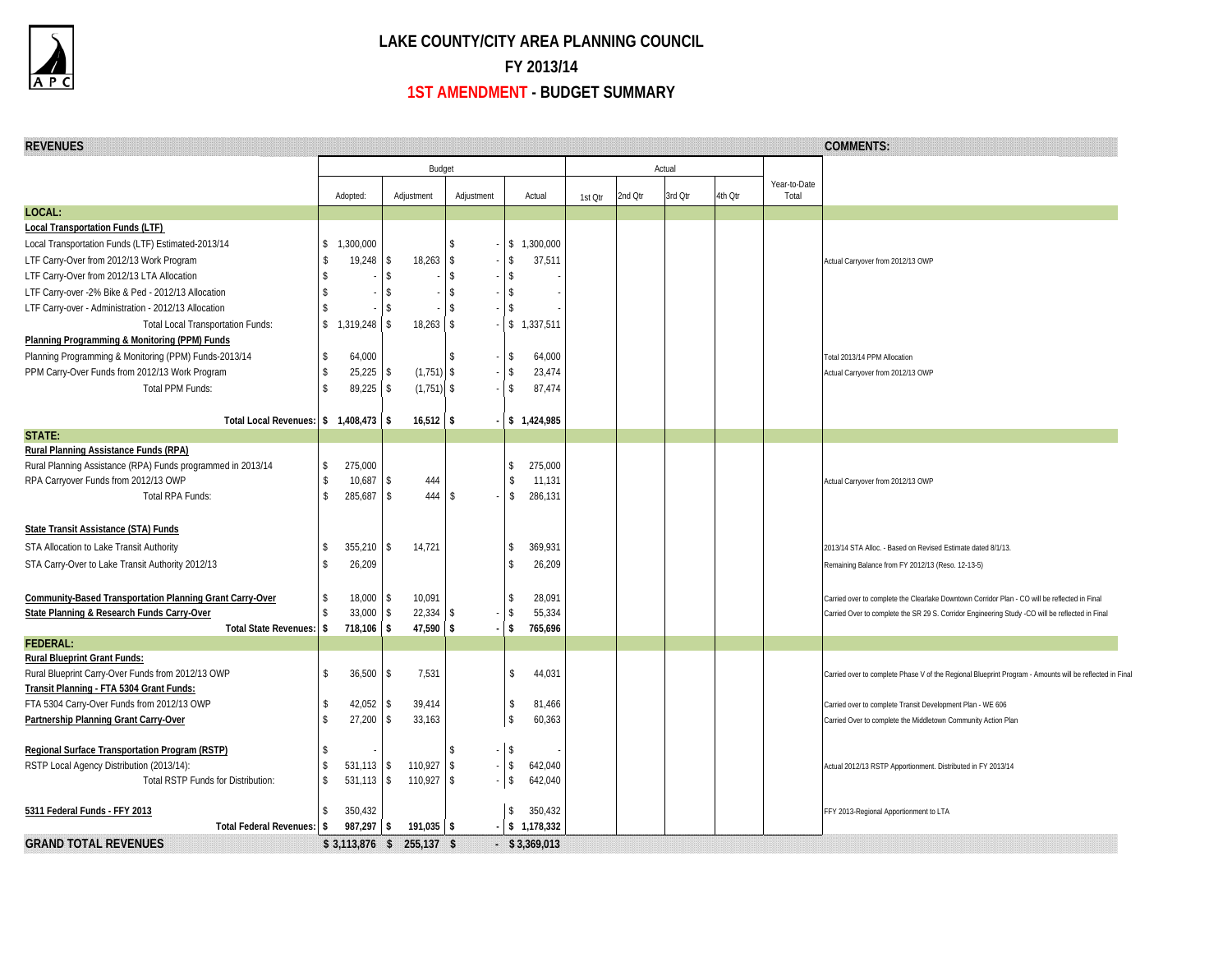| ALLOC<br>ு∪∩ு<br>,,,,,,,,,,,,,,,, |        |  |  |
|-----------------------------------|--------|--|--|
|                                   | Budget |  |  |

**ALLOCATIONS COMMENTS:** 

|                                                                 | Budget                   |                   |                              |     |            |                     |                     | Actual  |         |         |         |                       |                                                                                 |
|-----------------------------------------------------------------|--------------------------|-------------------|------------------------------|-----|------------|---------------------|---------------------|---------|---------|---------|---------|-----------------------|---------------------------------------------------------------------------------|
|                                                                 |                          | Adopted:          | Adjustment                   |     | Adjustment |                     | Estimated<br>Actual | 1st Qtr | 2nd Qtr | 3rd Otr | 4th Otr | Year-to-Date<br>Total |                                                                                 |
| LOCAL:                                                          |                          |                   |                              |     |            |                     |                     |         |         |         |         |                       |                                                                                 |
| <b>Local Transportation Funds (LTF)</b>                         |                          |                   |                              |     |            |                     |                     |         |         |         |         |                       |                                                                                 |
| Administration Breakdown:                                       |                          |                   |                              |     |            |                     |                     |         |         |         |         |                       | According to contract increase                                                  |
| Dow & Associates Contract                                       | \$                       | $149, 135$ \$     |                              | s   |            | s.                  | 149,135             |         |         |         |         |                       | = \$140,161 + \$5,707 (proposed increase) + \$3,267.44 (CPI 2.24 % Increase)    |
| <b>Board Member Reimbursement for Meetings</b>                  | S                        | 4,000             | s                            | s   | ٠.         | \$                  | 4,000               |         |         |         |         |                       |                                                                                 |
| Travel Expenses (uncontracted)                                  | s                        | 2,500             | s                            | s.  |            | s                   | 2,500               |         |         |         |         |                       | Covers expenses for travel not included in contract or work program.            |
| Lake County Auditor/Controller                                  | \$                       | 6,000             | s                            | s   |            | s                   | 6,000               |         |         |         |         |                       |                                                                                 |
| <b>Fiscal Audit</b>                                             | \$                       | $9,000$ \$        |                              | s   |            | s                   | 9,000               |         |         |         |         |                       |                                                                                 |
| CalCOG Dues                                                     | s                        | $1,444$ \$        |                              | s   |            | s                   | 1,444               |         |         |         |         |                       | No change in annual dues.                                                       |
| National Assoc. for Regional Councils                           | \$                       | 215               | s                            | s.  |            | s                   | 215                 |         |         |         |         |                       | NARC dues to assist RTPAs at national level on important issues locally         |
| Contingency                                                     | s                        | 6,000             | s                            | s   |            | s                   | 6,000               |         |         |         |         |                       | Covers minor ongoing & unexpected costs. Increase due to Conf Call Expenses.    |
| <b>Total 2013/14 Administration Allocations</b>                 | \$                       | 178,294           | \$                           | \$  |            | \$                  | 178,294             |         |         |         |         |                       |                                                                                 |
| LTF Carry-over - Administration - 2012/13 Allocation            | \$                       |                   | -S                           | -S  |            | \$                  |                     |         |         |         |         |                       | Unexpended funds from FY 2011/12.                                               |
| <b>Bicycle and Pedestrian Reserve Fund</b>                      | \$                       | 22,434            | s.                           | -S  |            | \$                  | 22,434              |         |         |         |         |                       | 2% LTF Allocation for Bike and Pedestrian Purposes                              |
| LTF Carry-over -2% Bike & Ped - 2012/13 Allocation              | \$                       |                   | -S                           | s.  |            | \$                  |                     |         |         |         |         |                       | These funds have been carried over and are expected to be allocated in this FY. |
| LTF 2013/14 Work Program Allocation                             | \$                       | $50,000$ \$       | 30,000                       | l\$ |            | \$                  | 80,000              |         |         |         |         |                       |                                                                                 |
| LTF Carry-Over from 2012/13 Work Program                        | \$                       | 19,248            | 18,263<br>\$                 |     |            | \$                  | 37,511              |         |         |         |         |                       | Actual Carryover from 2012/13 OWP                                               |
| LTF (Article 4.5) 5% Allocation to CTSA - 2013/14               | $\sqrt[6]{3}$            | 56,085            | \$                           | -S  |            | -\$                 | 56,085              |         |         |         |         |                       | Reso 13-14-7 Authorizes 5% of LTF Revenues to CTSA for NEMT Program             |
| LTF Carry-over -5% CTSA- 2012/13 Allocation                     | \$                       |                   | s.                           | -S  |            | \$                  |                     |         |         |         |         |                       |                                                                                 |
| LTF Allocation to Lake Transit Authority                        | \$                       | 993,186           | 963,186<br>\$                | -S  |            | -\$                 | 963,186             |         |         |         |         |                       |                                                                                 |
| LTF Carry-Over from 2012/13 LTA Allocation                      | \$.                      |                   | -S                           | -S  |            | \$                  |                     |         |         |         |         |                       | Remaining LTA 2010/11 Allocation (Reso 11-12-4).                                |
| <b>Total LTF Allocations:</b>                                   | \$                       |                   | 1,319,248   \$ 1,011,449     | -\$ |            |                     | \$1,337,511         |         |         |         |         |                       |                                                                                 |
| Planning Programming & Monitoring (PPM) Funds                   |                          |                   |                              |     |            |                     |                     |         |         |         |         |                       |                                                                                 |
|                                                                 | \$                       |                   |                              | -S  |            |                     |                     |         |         |         |         |                       |                                                                                 |
| Planning Programming & Monitoring (PPM) Funds                   |                          | $64,000$ \ \$     |                              |     |            | \$                  | 64,000              |         |         |         |         |                       | Total 2013/14 PPM Allocation                                                    |
| PPM Carry-Over from 2012/13 Work Program                        | \$                       | $25,225$ \$       | $(1,751)$ \$                 |     |            | -\$                 | 23,474              |         |         |         |         |                       | Actual Carryover from 2012/13 OWP                                               |
| <b>Total PPM Allocations:</b>                                   | \$                       | 89,225            | $(1,751)$ \$<br>\$           |     |            | -\$                 | 87,474              |         |         |         |         |                       |                                                                                 |
| <b>Total Local Allocations:</b>                                 |                          |                   | $$1,408,473 \mid $1,009,698$ | -S  |            |                     | \$1,424,985         |         |         |         |         |                       |                                                                                 |
| STATE:                                                          |                          |                   |                              |     |            |                     |                     |         |         |         |         |                       |                                                                                 |
| <b>Rural Planning Assistance Funds (RPA)</b>                    |                          |                   |                              |     |            |                     |                     |         |         |         |         |                       |                                                                                 |
| Rural Planning Assistance (RPA) Funds programmed in 2013/14     | \$                       | 275,000           |                              |     |            | \$<br>$\mathsf{\$}$ | 275,000             |         |         |         |         |                       |                                                                                 |
| RPA Carryover Funds from 2012/13 OWP<br>Total RPA Funds:        | \$<br>\$                 | 10,687<br>285,687 | 444<br>-S<br>444<br>s.       | -S  |            | \$                  | 11,131<br>286,131   |         |         |         |         |                       | Carryover Amounts will be adjusted in the 1st amendment.                        |
|                                                                 |                          |                   |                              |     |            |                     |                     |         |         |         |         |                       |                                                                                 |
| State Transit Assistance (STA) Funds                            |                          |                   |                              |     |            |                     |                     |         |         |         |         |                       |                                                                                 |
| STA Allocation to Lake Transit Authority                        | -S                       | 355,210           | 14,721<br>\$                 |     |            | \$                  | 369,931             |         |         |         |         |                       | 2013/14 STA Alloc. - Based on Revised Estimate dated 8/1/13.                    |
| STA Carry-Over to Lake Transit Authority 2012/13                | \$                       | 26,209            | -S                           |     |            | \$                  | 26,209              |         |         |         |         |                       | Remaining Balance from FY 2012/13 (Reso. 12-13-5)                               |
|                                                                 |                          |                   |                              |     |            |                     |                     |         |         |         |         |                       |                                                                                 |
| <b>Community-Based Transportation Planning Grant Carry-Over</b> | \$<br>$\mathbf{\hat{S}}$ | $18,000$ \$       | 10,091                       |     |            | \$<br>\$            | 28,091              |         |         |         |         |                       | Carried over to complete the Clearlake Downtown Corridor Plan                   |
| State Planning & Research Funds Carry-Over                      |                          | $33,000$ \$       | 22,334                       |     |            |                     | 55,334              |         |         |         |         |                       | Carried Over to complete the SR 29 S. Corridor Engineering Study                |
|                                                                 | \$                       |                   |                              |     |            | s                   |                     |         |         |         |         |                       |                                                                                 |
| Total State Allocations: \$718,106 \$<br><b>FEDERAL:</b>        |                          |                   | 47,590 \$                    |     |            | \$                  | 765,696             |         |         |         |         |                       |                                                                                 |
| Regional Surface Transportation Program (RSTP)                  | \$                       |                   | $531,113$ \$ 110,927 \$      |     |            | \$                  | 642,040             |         |         |         |         |                       | 2012/13 Acutal RSTP Allocation-Passes through to cities/County                  |
| RSTP Local Agency Distribution (2012/13):                       |                          |                   |                              |     |            |                     |                     |         |         |         |         |                       |                                                                                 |
| Lakeport (8%)                                                   | \$                       | $62,079$ \ \ \$   | 8,874                        |     |            | \$                  | 70,953              |         |         |         |         |                       | Distributed based on population.                                                |
| Clearlake (22%)                                                 | \$                       | 170,717           | 24,404<br>\$                 |     |            | \$                  | 195,121             |         |         |         |         |                       |                                                                                 |
| Lake County (70%)                                               | \$                       | $298,317$ \$      | 77,649                       |     |            | \$                  | 375,966             |         |         |         |         |                       | County's separate RSTP 182.6(d2) apportionment-\$244,873 included in formula    |
| <b>Rural Blueprint Grant Funds:</b>                             |                          |                   |                              |     |            |                     |                     |         |         |         |         |                       |                                                                                 |
| Rural Blueprint Carry-Over Funds from 2012/13 OWP               | \$                       | $36,500$ \$       | 7,531                        |     |            | \$                  | 44,031              |         |         |         |         |                       | Carried over to complete V of the Regional Blueprint Program                    |
| Transit Planning - FTA 5304 Grant Funds:                        |                          |                   |                              |     |            |                     |                     |         |         |         |         |                       |                                                                                 |